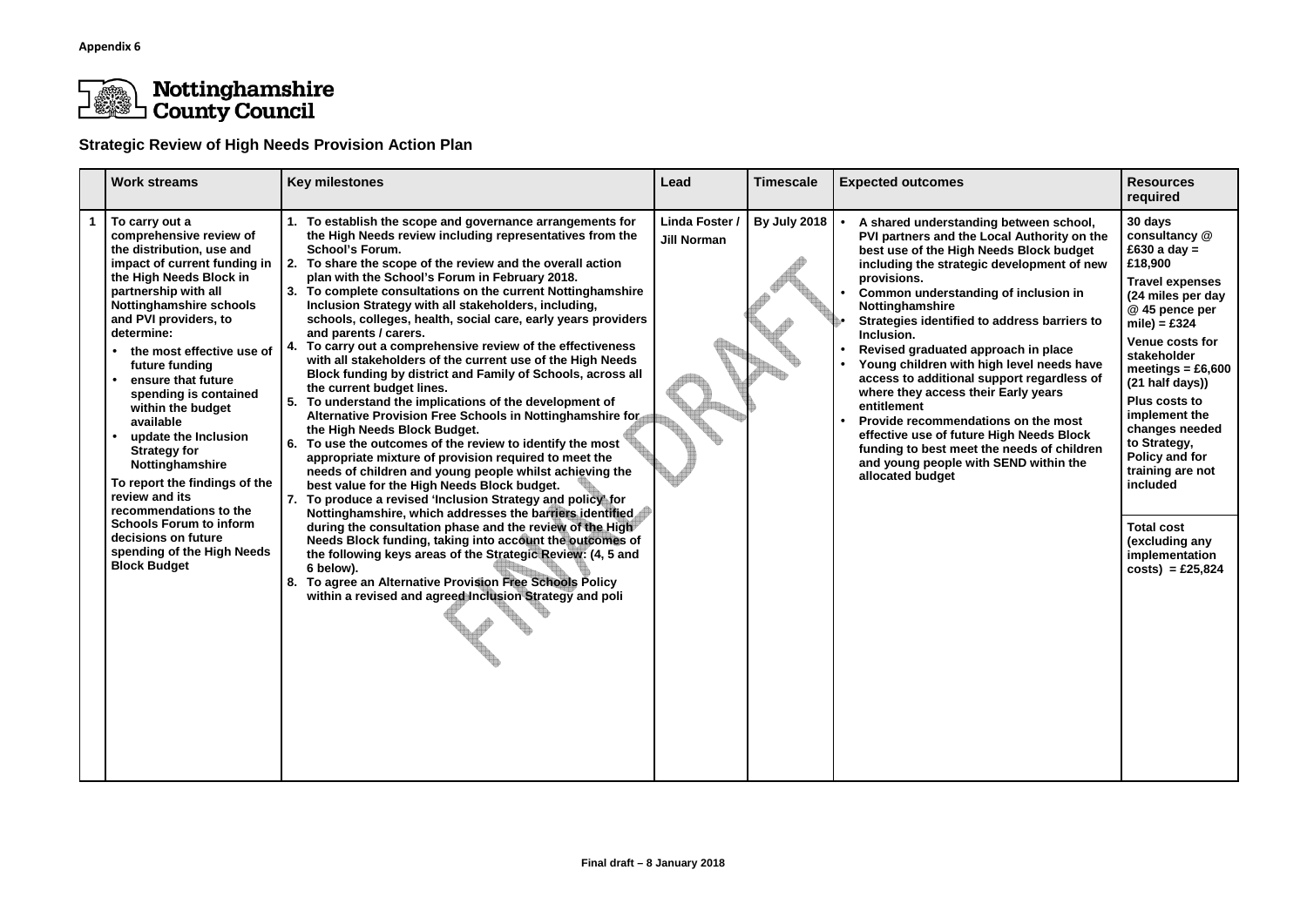|    | <b>Work streams</b>                                                              | <b>Key milestones</b>                                                                                                                                                                                                                                                                                                                                                                                                                                                                                                                                                                                                                                                                                                                                                                                               | Lead                                                              | <b>Timescale</b>                     | <b>Expected outcomes</b>                                                                                                                                                                                                                                                                                                                                                                                                                                                                                      | <b>Resources</b><br>required                                                                                                          |
|----|----------------------------------------------------------------------------------|---------------------------------------------------------------------------------------------------------------------------------------------------------------------------------------------------------------------------------------------------------------------------------------------------------------------------------------------------------------------------------------------------------------------------------------------------------------------------------------------------------------------------------------------------------------------------------------------------------------------------------------------------------------------------------------------------------------------------------------------------------------------------------------------------------------------|-------------------------------------------------------------------|--------------------------------------|---------------------------------------------------------------------------------------------------------------------------------------------------------------------------------------------------------------------------------------------------------------------------------------------------------------------------------------------------------------------------------------------------------------------------------------------------------------------------------------------------------------|---------------------------------------------------------------------------------------------------------------------------------------|
| 2. | To review the current Key<br>Stage 4 & Key Stage 5<br>curriculum offer           | To complete a mapping exercise of Key Stages 4 and 5<br>curriculum for children and young people with SEND<br>across school, college and alternative provision settings.<br>To identify gaps in provision, or provision without<br>appropriate pathways.<br>To make recommendations to educational settings to<br>3.<br>address the issues arising from the mapping exercise.<br>4. To identify any sub-contract arrangements between<br>schools, colleges, alternative providers and where<br>necessary ensure that any double funding is eliminated.<br>To identify progression routes particularly to internships,<br>apprenticeships or employment, including a partnership<br>bid for newly announced (1 December 2017) national<br>funding for internships.<br>6. To link with the Post 16 Area Based Review. | <b>Linda Foster</b><br><b>Jill Norman</b>                         | <b>Start April</b><br>2018           | Clear understanding of the curriculum offer<br>and pathways to appropriate education,<br>employment or training opportunities for<br>children and young people with SEND<br>across various Key Stage 4 and post-16<br>settings<br>Development of supported internship<br>pathways across a range of<br>Nottinghamshire providers to enable more<br>young people to transition to employment<br>More young people with complex SEND are<br>accessing the most appropriate curriculum<br>leading to employment. | Key stage $5 =$<br>£12,000<br>Key Stage $4 = 30$<br>days consultancy<br>$@E450$ per day =<br>£13,500<br>Total $cost =$<br>£25,600     |
| 3. | To develop a regional<br>framework for<br>commissioning                          | SEN regional project manager to be appointed to complete the<br>following milestones:<br>Regional needs assessment including demand, an analysis<br>of the market<br>Review of local authority models & processes<br>Review of other regional examples<br>3.<br>4. Development of regional standards.                                                                                                                                                                                                                                                                                                                                                                                                                                                                                                               | <b>Jon Hawketts</b>                                               | <b>By</b><br><b>December</b><br>2018 | An options appraisal<br>A specification<br>Models for a regional framework<br>A detailed business case with<br>recommendations.                                                                                                                                                                                                                                                                                                                                                                               | Total $cost =$<br>£10,000<br>(NB share of the<br>costs with 6 other<br><b>East Midlands</b><br>local authorities)                     |
| 4. | To review develop the<br>provision provided by the<br><b>HRET and PDSS teams</b> | 1. To use the outcomes of the review to confirm the<br>preferred delivery model for the HRET service.<br>2. To undertake an in-depth review of the PDSS service as<br>part of the High Needs Block review.                                                                                                                                                                                                                                                                                                                                                                                                                                                                                                                                                                                                          | Linda Foster /<br>Jill Norman<br><b>Irene</b><br><b>Kakoullis</b> | <b>By</b><br><b>November</b><br>2017 | Preferred delivery model identified &<br>implemented<br>Future efficiencies in service delivery<br>identified<br>Future funding requirements determined.<br>Early years providers have access to<br>services that deliver cost effective support<br>to children eligible for DAF (Disability<br><b>Access Fund)</b>                                                                                                                                                                                           | <b>HRET review no</b><br>additional cost<br>(carried out by<br><b>NCC staff)</b><br>£2000 for HRET &<br><b>PDSS report</b><br>writing |
|    |                                                                                  |                                                                                                                                                                                                                                                                                                                                                                                                                                                                                                                                                                                                                                                                                                                                                                                                                     |                                                                   |                                      |                                                                                                                                                                                                                                                                                                                                                                                                                                                                                                               | <b>Total Cost =</b><br>£2,000                                                                                                         |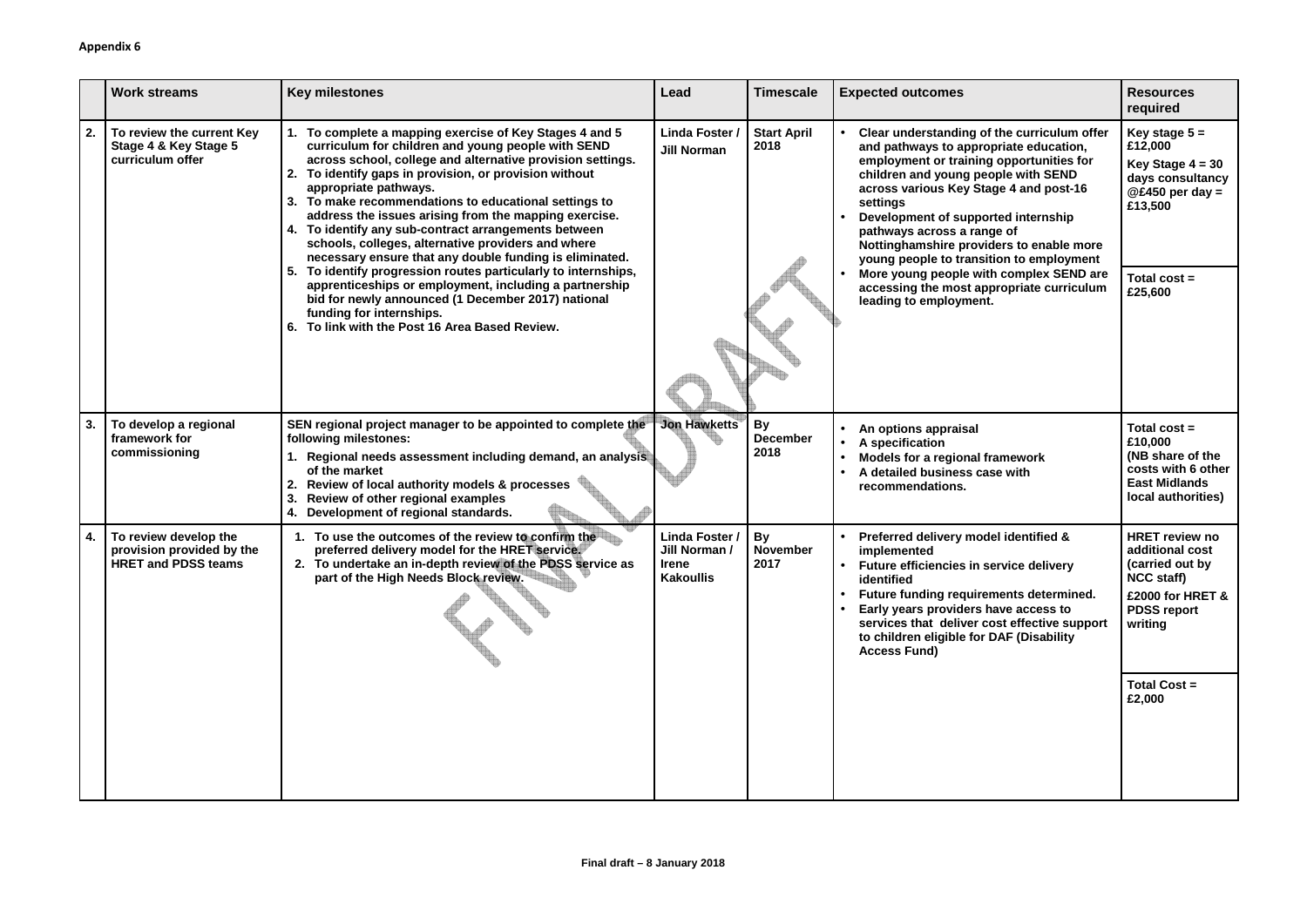|    | <b>Work streams</b>                                                                                                                       | <b>Key milestones</b>                                                                                                                                                                                                                                                                                                                                                                                                                                                                                                                                                                                                                                                                                                                                                                                                                                                                                                                                                                                                                                                 | Lead                                            | <b>Timescale</b>                                                                 | <b>Expected outcomes</b>                                                                                                                                                                                                                                                                                                                                                                                                                                                                                                                                                                                                                                                                                                                                                                                                                                                                                             | <b>Resources</b><br>required                                                                                                                                                                                                                               |
|----|-------------------------------------------------------------------------------------------------------------------------------------------|-----------------------------------------------------------------------------------------------------------------------------------------------------------------------------------------------------------------------------------------------------------------------------------------------------------------------------------------------------------------------------------------------------------------------------------------------------------------------------------------------------------------------------------------------------------------------------------------------------------------------------------------------------------------------------------------------------------------------------------------------------------------------------------------------------------------------------------------------------------------------------------------------------------------------------------------------------------------------------------------------------------------------------------------------------------------------|-------------------------------------------------|----------------------------------------------------------------------------------|----------------------------------------------------------------------------------------------------------------------------------------------------------------------------------------------------------------------------------------------------------------------------------------------------------------------------------------------------------------------------------------------------------------------------------------------------------------------------------------------------------------------------------------------------------------------------------------------------------------------------------------------------------------------------------------------------------------------------------------------------------------------------------------------------------------------------------------------------------------------------------------------------------------------|------------------------------------------------------------------------------------------------------------------------------------------------------------------------------------------------------------------------------------------------------------|
| 5. | To review cases and<br>findings of Tribunals                                                                                              | To review all mediation and Tribunal cases over the last 12<br>months involving the County Council in order to:<br>Identify reasons why cases are over turned at internal<br>review stage or mediation.<br>Identify issues and patterns in the findings by Tribunals<br>against the Local Authority.<br>3. Review current mediation and Tribunal policies and<br>procedures based upon the review findings.<br>4. Identify strategies for the County Council to adopt in order<br>to defend cases more effectively.<br>Review the cost effectiveness of employing a Sensory<br>Occupational Therapist to undertake assessments for the<br><b>Local Authority.</b><br>Deliver training for key stakeholders based upon the<br>6.<br>review's findings.                                                                                                                                                                                                                                                                                                                 | <b>Jill Norman</b>                              | <b>By</b><br>September<br>2018                                                   | Improved confidence and trust in working<br>relationships with parents and carers<br>Improved success rate for the Local<br>Authority at mediation or Tribunal<br>Reduced resources required by the Local<br><b>Authority for Tribunals.</b>                                                                                                                                                                                                                                                                                                                                                                                                                                                                                                                                                                                                                                                                         | Total $cost =$<br>£15,000                                                                                                                                                                                                                                  |
| 6. | To identify and predict<br>future needs regarding<br>provision to inform the<br><b>SEND section of the JSNA</b>                           | Initial scoping meeting arranged for Monday 22 January<br>2018.<br>To complete a review of future provision needs including<br>the development of a prediction model, which will provide<br>a detailed analysis of current and future needs.                                                                                                                                                                                                                                                                                                                                                                                                                                                                                                                                                                                                                                                                                                                                                                                                                          | <b>Chris Jones</b>                              | By July 2018                                                                     | <b>Sufficient population information including</b><br>specific needs to be able to plan sufficiency<br>of provision.                                                                                                                                                                                                                                                                                                                                                                                                                                                                                                                                                                                                                                                                                                                                                                                                 | Total $cost =$<br>£10,000                                                                                                                                                                                                                                  |
| 7. | To revise the approach to<br>support around concerning<br>behaviours currently<br>outlined in the Concerning<br><b>Behaviours Pathway</b> | To complete the review of the 'Concerning Behaviours<br>Pathway.<br>2. To implement the changes arising from the review,<br>including any pathway integration with pathway to<br>provision.                                                                                                                                                                                                                                                                                                                                                                                                                                                                                                                                                                                                                                                                                                                                                                                                                                                                           | <b>Lucy Peel /</b><br><b>Charles</b><br>Savage. | <b>By April</b><br>2018.                                                         | Simplified access to consistent support for<br>children with concerning behaviours in and<br>out of school, aligned to graduated<br>response and pathway to provision                                                                                                                                                                                                                                                                                                                                                                                                                                                                                                                                                                                                                                                                                                                                                | No additional cost<br>identified                                                                                                                                                                                                                           |
| 8. | To review the transition<br>planning in PVI and schools<br>between Key Stages                                                             | Year 6-7 transfer "Ready for Secondary" hardcopy<br>exemplars - Admin approx. £10/hour for 5 days + materials<br>£250<br>2. ICT Senior Staff to co-ordinate materials in order to<br>finalise transition Wiki and produce resourc5 e discs - 12<br>days<br>3. Supply to release transition to complete tasks and attend<br>head teacher briefings (8 half days) and launch events - 20<br>days in total<br>4. 10 x $\frac{1}{2}$ day EP time. (8 half days teacher briefing & 2 half<br>days for the launch events.<br>5. Venue costs for 4 launch events - PVI into school x 2<br>(north & south); school age x 2 (north & south); 1 parent<br>event).<br>6. Support further 15 Families of Schools to implement<br>"Ready for Secondary" – 3 day x teacher time<br>7. Provide materials to Families of Schools that already have<br>good practice in transition, and who can be expected to<br>use these materials without attending a launch event.<br>8. Support for another 15 Families of schools to implement<br>'Ready for Secondary' – 3 day x teacher time. | Linda Foster /<br><b>Simon Ray</b>              | <b>By April</b><br>2018<br>$Jan - Dec$<br>2018<br>Jan 2018-<br><b>March 2019</b> | Following outcome of pilot "Ready for<br>Secondary" materials are complete, details<br>are shared at head teacher briefing and<br>launch events for schools.<br>Wiki and discs are produced that include<br>materials and strategies for 3 key transition<br>stages - "Into School", "Key Stage 2-3<br>transition" & "Post 16"; to include some<br>specific materials for sensory, Acquired<br><b>Brain Injury &amp; Autism</b><br>Greater awareness of materials and<br>resources amongst target audiences<br>identified through launch events.<br>Supported implementation of materials for<br>another 30 further Families of Schools to<br>further increase take up and successful.<br>All Families of Schools will have access to<br>good practice transition materials.<br>Improved transition practice will reduce the<br>number of pupils entering special and<br>specialist provision at secondary transfer. | £750<br>£3096<br>£5160<br>3.<br>£939<br>4.<br>5. £2500<br>Total $1-5=$<br>£12,445<br>6-8 (£774/per<br><b>Family of Schools</b><br>$+$ £250 to<br>personalise the<br>materials = £1024)<br><b>Total for 30</b><br><b>Families of</b><br>Schools = $£15,360$ |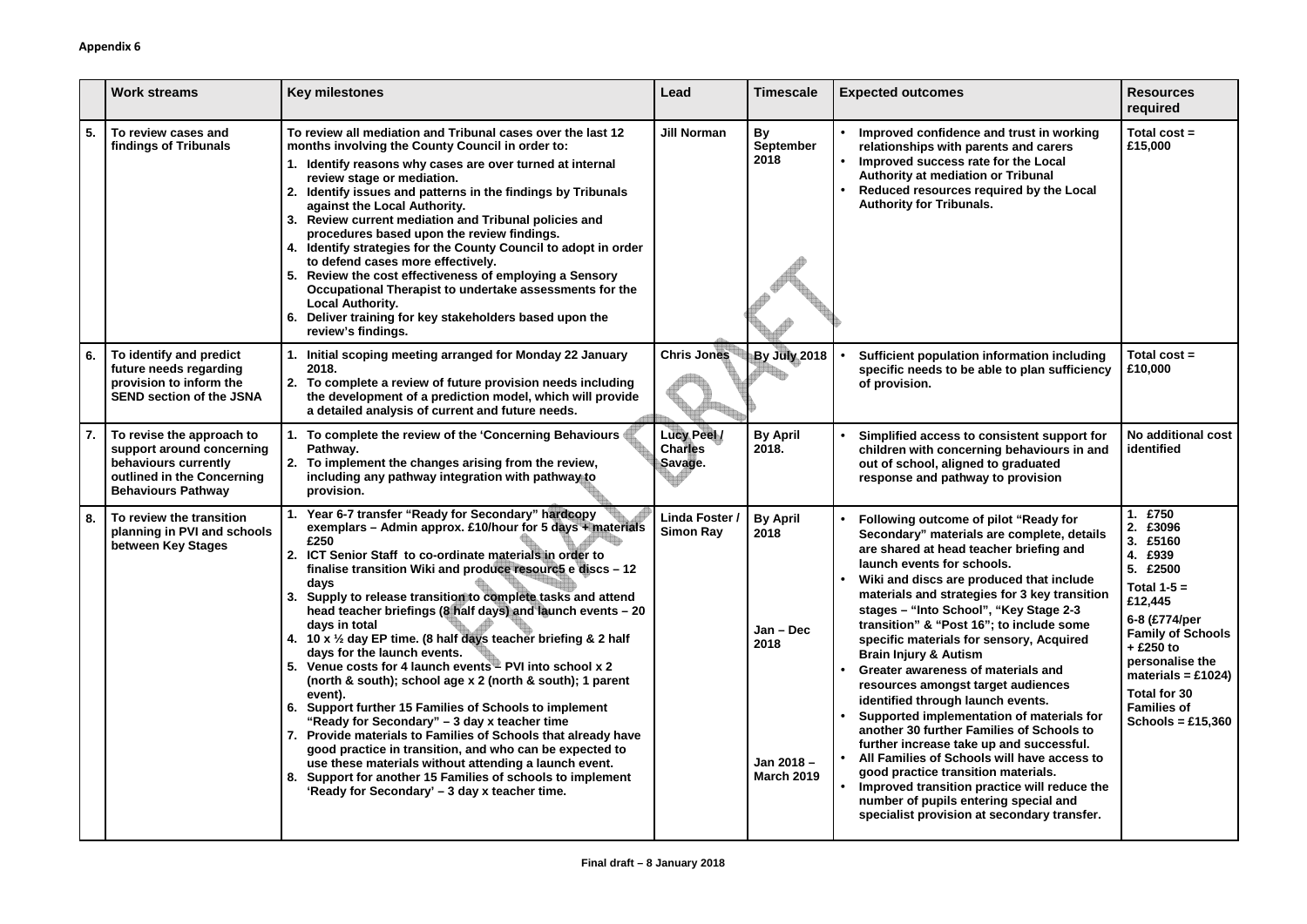|    | <b>Work streams</b>                                                                                                                                                             | <b>Key milestones</b>                                                                                                                                                                                                                                                                                                                                                                                                                                                                                                                                                        | Lead                                                             | <b>Timescale</b>           | <b>Expected outcomes</b>                                                                                                                                                                                                                                                                | <b>Resources</b><br>required                                                                                                                                                                              |
|----|---------------------------------------------------------------------------------------------------------------------------------------------------------------------------------|------------------------------------------------------------------------------------------------------------------------------------------------------------------------------------------------------------------------------------------------------------------------------------------------------------------------------------------------------------------------------------------------------------------------------------------------------------------------------------------------------------------------------------------------------------------------------|------------------------------------------------------------------|----------------------------|-----------------------------------------------------------------------------------------------------------------------------------------------------------------------------------------------------------------------------------------------------------------------------------------|-----------------------------------------------------------------------------------------------------------------------------------------------------------------------------------------------------------|
|    |                                                                                                                                                                                 | 9. Production of early years transition guidance, tools and<br>support materials for PVI and schools using local and<br>national good practice.<br>10. Working with parents of under 5's and Children's Centres<br>to understand concerns regarding transition to F1. To<br>include 3x consultation events and focus groups.<br>11. Targeted work with childminders to improve practice and<br>increase engagement with schools to support transition.<br>This will include evening and weekend workshops and<br>briefing sessions.                                          |                                                                  | April 2018-<br>August 2018 |                                                                                                                                                                                                                                                                                         | 9. £1,500 for the<br>cost of design<br>& print and<br>staffing<br>capacity<br>10. Venue hire &<br>refreshment<br>costs £600<br>11. Venue hire &<br>refreshment<br>costs £600<br>Total $cost =$<br>£45,865 |
| 9. | To establish an Early Years<br><b>Inclusion Fund</b>                                                                                                                            | Confirm funding sources for the Early Years Inclusion<br><b>Fund at Committee</b><br>Ensure elected members understand the risks associated<br>with the removal of DCATCH funding and the impact on<br>children and families no longer eligible.<br>Review and embed new systems for allocating SEN<br>3.<br>inclusion funding<br>Develop moderation process for assessments/applications<br>5.<br>Review training, guidance and support available to early<br>years providers.<br>Produce information for parents and early years providers<br>6.<br>regarding entitlements | <b>Irene</b><br>Kakoullis/Jill<br>Norman/<br><b>Linda Foster</b> | <b>March 2018</b>          | Young children with SEND are effectively<br>supported to access their early years<br>entitlement wherever they choose to take it.<br>Older children have a clear pathway for<br>available funding to support their access to<br>childcare<br>Parents are clear about their entitlements | <b>Additional</b><br>capacity to review<br>and establish<br>robust systems<br>and processes                                                                                                               |
|    | 10 To review process for<br>allocating DAF                                                                                                                                      | Identify and promote support available for early years<br>providers (schools and PVI settings) when working with<br>disabled 3 and 4 year olds.<br>2. Review guidance available for providers on use of the DAF<br>3. Increase uptake of DAF for eligible children who are not<br>claiming this fund.                                                                                                                                                                                                                                                                        | <b>Irene</b><br><b>Kakoullis</b>                                 | <b>March 2018</b>          | Early years providers are confident and<br>effective in their use of funding available to<br>support eligible children to access<br>provision.<br>Early years providers understand what<br>support is available to them to support<br>children with disabilities.                       | 15 days @£450<br>per day = $£6750$<br>Total $cost = £6750$                                                                                                                                                |
|    | To implement the self-harm<br>guidance in all secondary<br>schools                                                                                                              | Eight whole day events will be held across the County, with<br>three invitees from each of the secondary schools in each<br>District.                                                                                                                                                                                                                                                                                                                                                                                                                                        | <b>Charles</b><br>Savage / Lucy<br>Peel                          | <b>March 2018</b>          | All schools will have increased awareness<br>of the self-harm guidance, and will leave the<br>day with a provisional action plan for the<br>implementation of the guidance in their<br>school setting.                                                                                  | Venue hire &<br>presenter costs to<br>the Educational<br><b>Psychology</b><br>Service = $£6,800$<br>Total $cost =$                                                                                        |
| 12 | To extend the secondment<br>of an Educational<br><b>Psychologist to the</b><br><b>Integrated Children's</b><br><b>Disability Service (ICDS) to</b><br>further develop and embed | Extend the existing secondments for 1.0 fte Educational<br>Psychologist post for a further 12 months until 31 March<br>2019.<br>Evaluate what has worked well since the secondment<br>began, and use this information to determine how the<br>secondment will work over the additional 12 months.                                                                                                                                                                                                                                                                            | <b>Charles</b><br>Savage / Jill<br>Norman                        | <b>March 2019</b>          | All stages of the EHC process are clearly<br>described, with guidance available and used<br>by ICDS staff in carrying through these<br>processes<br>ICDS staff are confident in applying EHC<br>processes, and do so consistently,<br>effectively and in a timely manner, including     | £6,800<br><b>Cost of one FTE</b><br><b>Educational</b><br><b>Psychologist</b><br>(Point A10<br>Soulbury) $=$                                                                                              |